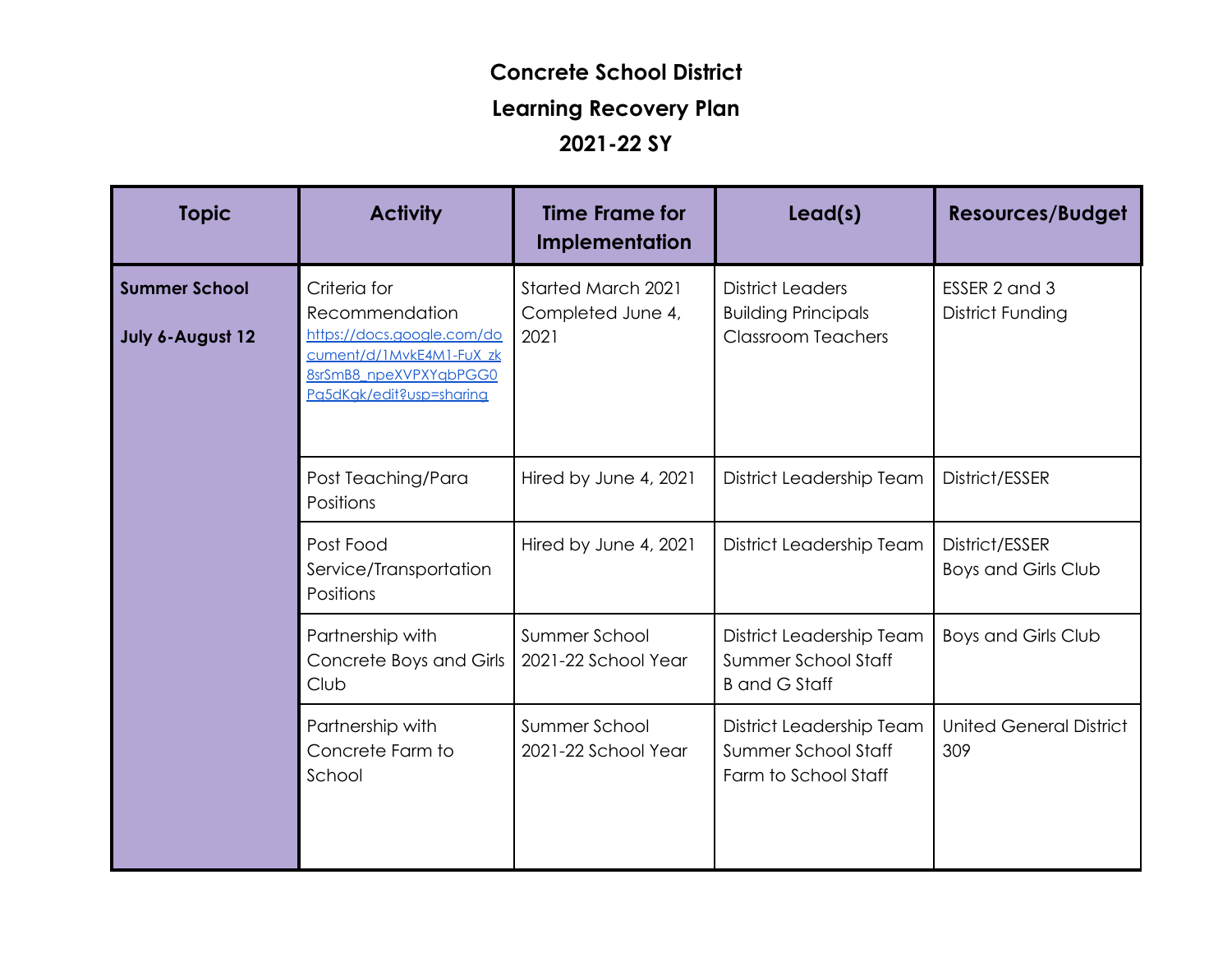| <b>Topic</b>                       | <b>Activity</b>                                                                                                                          | <b>Time Frame for</b><br>Implementation | Lead(s)                  | <b>Resources/Budget</b> |
|------------------------------------|------------------------------------------------------------------------------------------------------------------------------------------|-----------------------------------------|--------------------------|-------------------------|
| Equity                             | Needs Assessment                                                                                                                         | March 2021-June 2022                    | District Leadership Team | <b>District</b>         |
|                                    | <b>Adapted Concrete</b><br>Equity Tool<br>https://drive.google.com/file<br>/d/1Pcu9flieu9MbakijTCEbp<br>Me9z02D0Cdh/view?usp=sh<br>aring | March 2021-June 2022                    | District Leadership Team | <b>District</b>         |
| Professional<br><b>Development</b> | <b>Cultural Competency</b>                                                                                                               | 2021-22 School Year                     | District Leadership Team | State Funded            |
|                                    | District Equity                                                                                                                          | 2021-22 School Year                     | District Leadership Team | State Funded            |
|                                    | <b>Special Education</b>                                                                                                                 | 2021-22 School Year                     | District Leadership Team | Federal                 |
|                                    | Safe Schools                                                                                                                             | 2021-22 School Year                     | District Leadership Team | <b>District</b>         |
|                                    | SEL<br>Leader in Me<br>PBIS                                                                                                              | 2021-22 School Year                     | District Leadership Team | OSSI                    |
|                                    | Para Training                                                                                                                            | 2021-22 School Year                     | District Leadership Team | <b>State Funded</b>     |
|                                    | Dyslexia Training                                                                                                                        | 2021-22 School Year                     | District Leadership Team | <b>District</b>         |
|                                    | <b>TPEP</b>                                                                                                                              | 2021-22 School Year                     | District Leadership Team | <b>State Grant</b>      |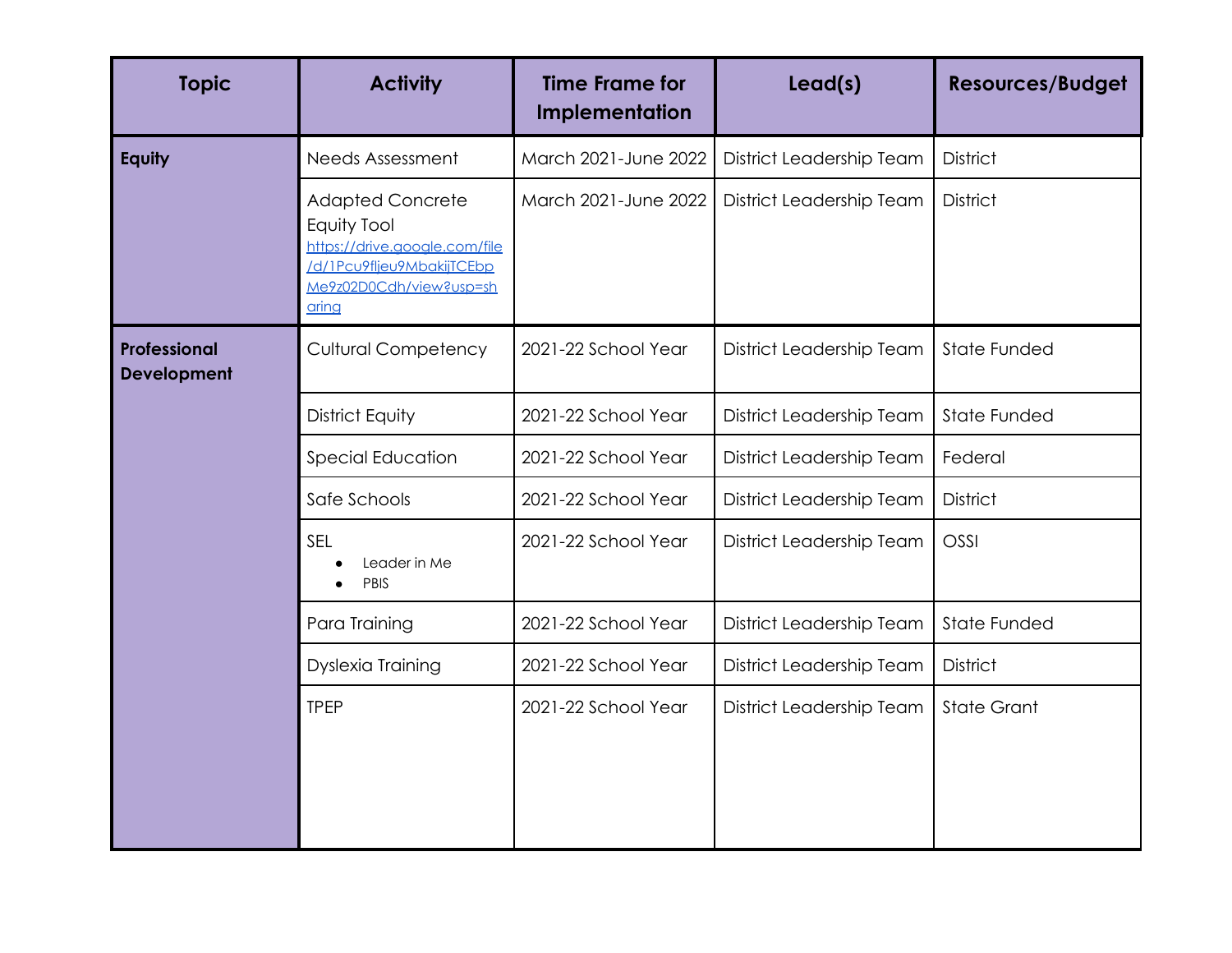| <b>Topic</b>                                     | <b>Activity</b>                                                                         | <b>Time Frame for</b><br>Implementation | Lead(s)                                                                       | <b>Resources/Budget</b>    |
|--------------------------------------------------|-----------------------------------------------------------------------------------------|-----------------------------------------|-------------------------------------------------------------------------------|----------------------------|
| <b>Assessment</b>                                | Evaluation of Individual<br>Student Performance<br><b>STAR</b><br>SBA/IAB<br><b>MAP</b> | February 2021-June<br>2022              | <b>Elementary Staff</b><br>MS/HS Staff                                        | <b>District</b>            |
| <b>Remote Sites</b>                              | Academic Support                                                                        | 2021-22 School Year                     | District Leadership Team                                                      | ESSER/LEVY                 |
| Intervention<br><b>Specialist</b><br>(Secondary) | Academic Support                                                                        | 2021-22 School Year                     | <b>Building Principal</b><br>Middle School-2 periods<br>High School-2 periods | LAP/ESSER 3                |
| <b>Credit Recovery</b>                           | Academic Support                                                                        | 2021-22 School Year                     | High School-4 periods<br>core instruction                                     | ESSER <sub>3</sub>         |
| OSSI (SIP)                                       | <b>District Plan</b><br><b>Building Plans</b>                                           | 2021-22 School Year                     | District Leadership Team                                                      | OSSI Funding               |
| <b>Concrete Boys and</b><br><b>Girls Club</b>    | Before/After School<br>Academic Support                                                 | 2021-22 School Year                     | <b>Boys and Girls Club</b>                                                    | <b>Boys and Girls Club</b> |
| <b>Academic Tutoring</b>                         | After School Academic<br>Support                                                        | 2021-22 School Year                     | District Leadership Team                                                      | District/ESSER             |